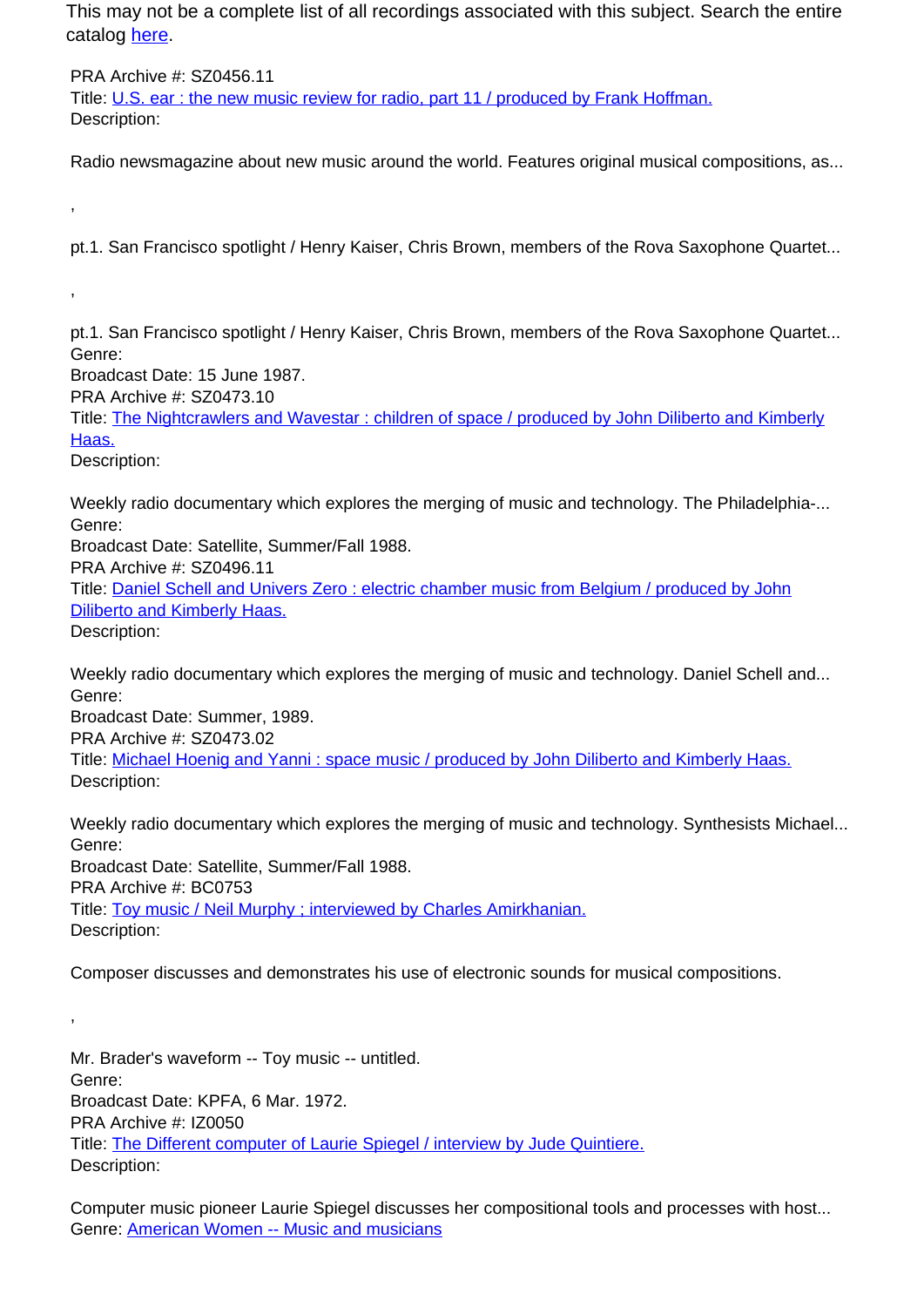Broadcast Date: WBAI, July 10, 1976. PRA Archive #: IZ0126.01 Title: The Continuing story of counterpoint / by David Borden ; performed by Mother Mallard's Portable Masterpiece Company ; produced for radio by Edward Haber and Jim Freund. Description:

Synthesizer group performing avant-garde music. Genre: Broadcast Date: WBAI, May 8, 1977. PRA Archive #: SZ0445.06 Title: Louis and Bebe Barron : electronics of the id / produced by John Biliberto and Kimberly Haas. Description:

Weekly radio documentary which explores the merging of music and technology. The Barron's,... Genre: Broadcast Date: Satellite, Summer, 1987. PRA Archive #: SZ0445.07 Title: Osamu Kitajima and Lucia Hwong : the ancient future of electronics / produced by John Biliberto and Kimberly Haas. Description:

Weekly radio documentary which explores the merging of music and technology. Kitajima discusses... Genre:

Broadcast Date: Satellite, Summer, 1987. PRA Archive #: SZ0445.09

Title: Suzanne Ciani : commercial jingles and the synthesis of love / produced by John Biliberto and Kimberly Haas.

Description:

Weekly radio documentary which explores the merging of music and technology. Ciani became the... Genre:

Broadcast Date: Satellite, Summer, 1987.

PRA Archive #: SZ0445.10

Title: Bill Nelson : life after rock 'n' roll / produced by John Biliberto and Kimberly Haas. Description:

Weekly radio documentary which explores the merging of music and technology. Nelson, a former... Genre: Broadcast Date: Satellite, Summer, 1987. PRA Archive #: SZ0445.12 Title: Kevin Braheny and Constance Demby : electronic fantasies and sacred spaces / produced by

John Biliberto and Kimberly Haas.

Description:

Weekly radio documentary which explores the merging of music and technology. Demby discusses her...

Genre:

Broadcast Date: Satellite, Summer, 1987.

PRA Archive #: SZ0446.04

Title: Anthony Phillips, Max Lasser and Steve Kindler : string of a new age / produced by John Biliberto and Kimberly Haas.

Description:

Weekly radio documentary which explores the merging of music and technology. Phillips, a former... Genre: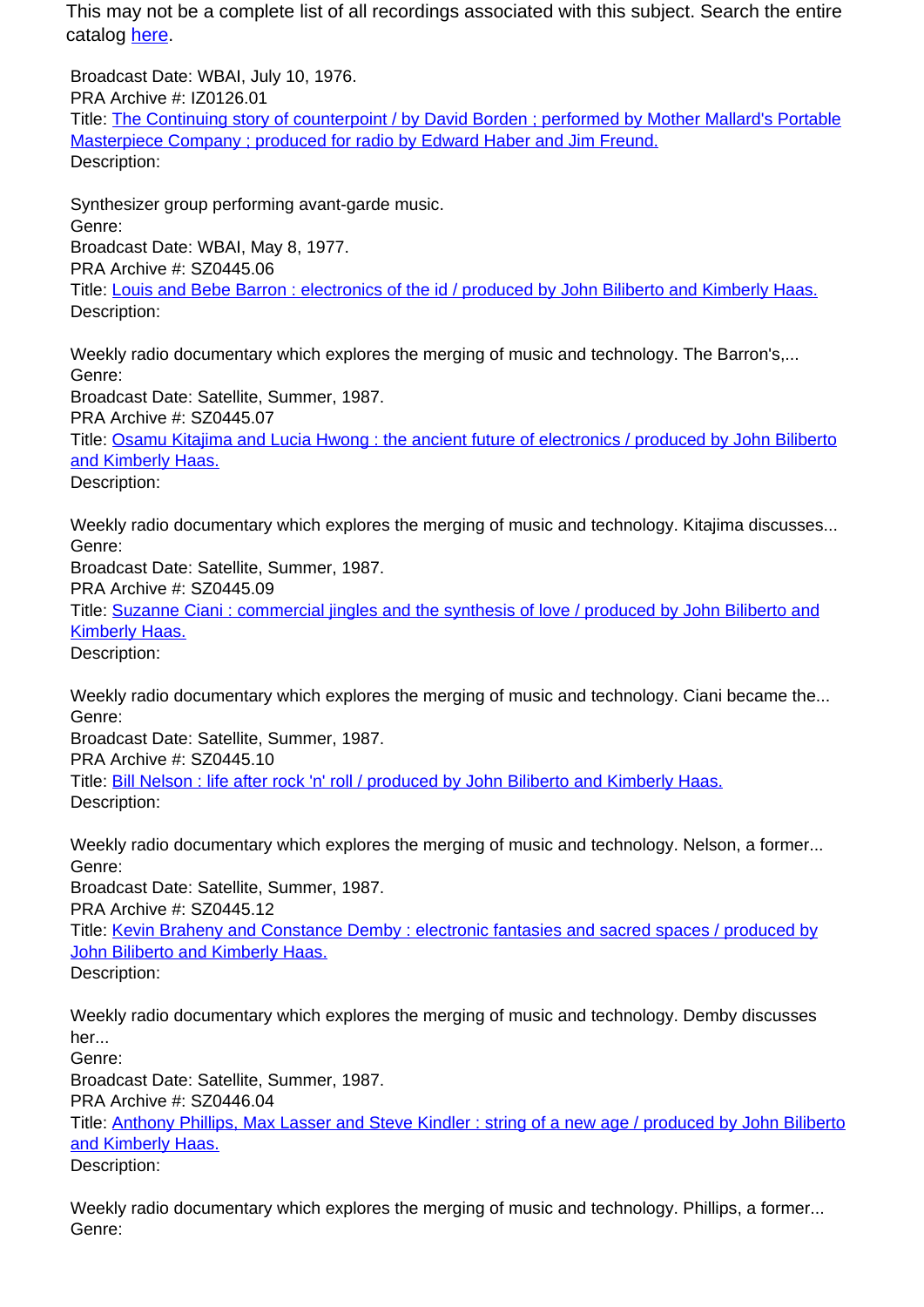Broadcast Date: Satellite, Winter/Spring, 1987-88. PRA Archive #: SZ0446.05 Title: David Sylvian : tone poems and atmosphers / produced by John Diliberto and Kimberly Haas Description:

Weekly radio documentary which explores the merging of music and technology. DAVID SYLVIAN :...

David Sylvian, formerly with the group Japan, discusses his graceful songs and instrumentals. He... Genre:

Broadcast Date: Winter/Spring, 1987-1988.

PRA Archive #: SZ0446.07

,

Title: Wendy Carlos : A.D. (after digital) / produced by John Biliberto and Kimberly Haas. Description:

Weekly radio documentary which explores the merging of music and technology. Discussion of... Genre:

Broadcast Date: Satellite, Winter/Spring, 1987-88.

PRA Archive #: SZ0446.08

Title: Mark Isham and Tom Newman : picture music / produced by John Biliberto and Kimberly Haas. Description:

Weekly radio documentary which explores the merging of music and technology. Isham, a... Genre:

Broadcast Date: Satellite, Winter/Spring, 1987-88.

PRA Archive #: SZ0446.09

Title: Kurt Riemann and Gary Sloan : electronic Alaska / produced by John Biliberto and Kimberly Haas. Description:

Weekly radio documentary which explores the merging of music and technology. The two Alaskans... Genre:

Broadcast Date: Satellite, Winter/Spring, 1987-88. PRA Archive #: SZ0446.11

Title: Larry Fast (Synergy): symphonic synthesis / produced by John Biliberto and Kimberly Haas.

Description:

Weekly radio documentary which explores the merging of music and technology. Fast, recording... Genre: Broadcast Date: Satellite, Winter/Spring, 1987-88. PRA Archive #: SZ0456.02 Title: U.S. ear : the new music review for radio, part 2 / produced by Frank Hoffman.

Description:

,

Radio newsmagazine about new music around the world. Features original musical compositions, as...

pt.1. Senses and memories : Beth Austin introduces "Senses," a piece composed for CALL... Genre: Broadcast Date: 13 Apr. 1987. PRA Archive #: SZ0456.03 Title: U.S. ear : the new music review for radio, part 3 / produced by Frank Hoffman. Description: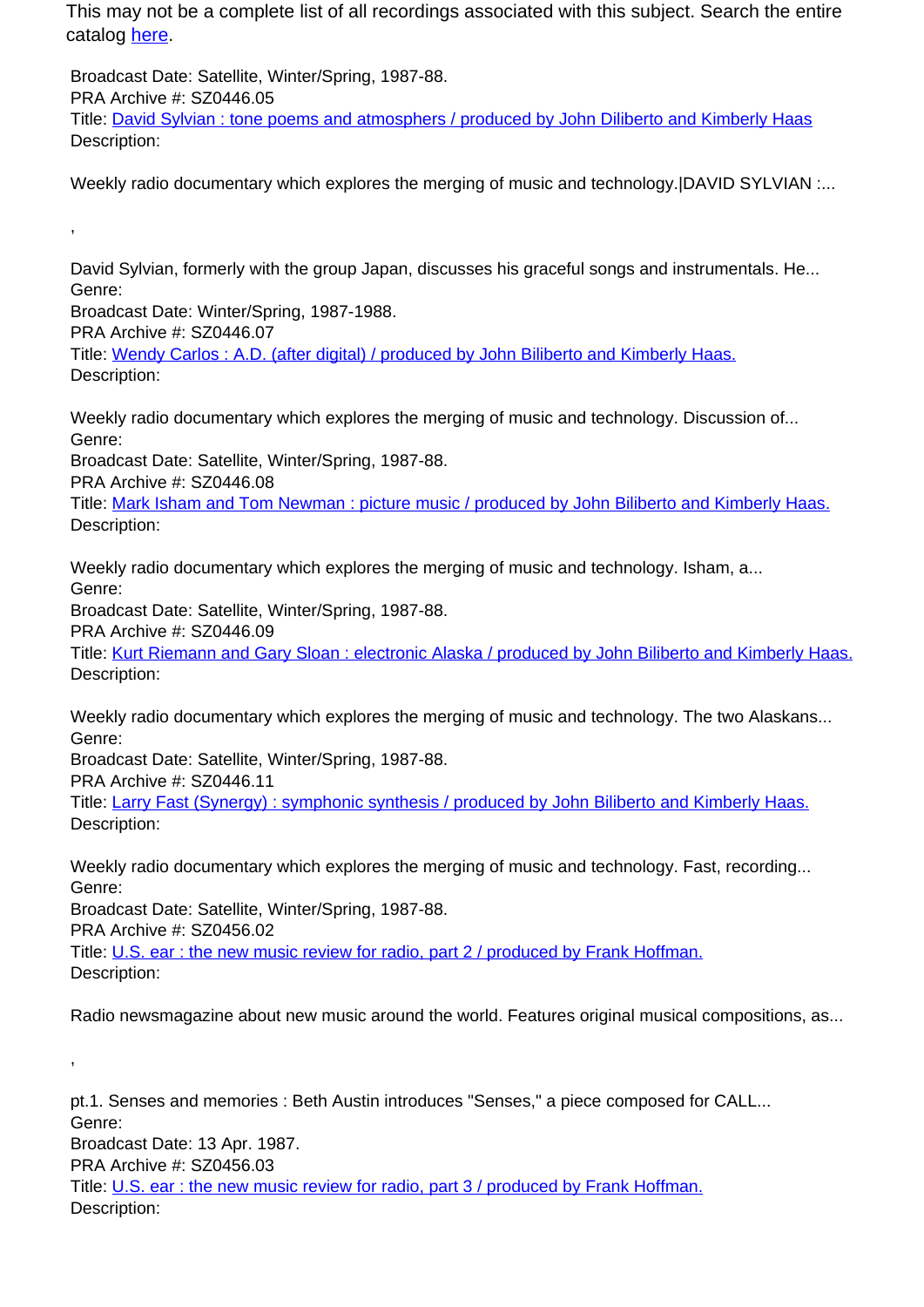Radio newsmagazine about new music around the world. Features original musical compositions, as...

pt.1. New release from Japanese art rockers / Ann Humler -- pt.2. "Well That's True... Genre: Broadcast Date: 20 Apr. 1987. PRA Archive #: SZ0456.04 Title: U.S. ear : the new music review for radio, part 4 / produced by Frank Hoffman. Description:

,

,

,

,

,

Radio newsmagazine about new music around the world. Features original musical compositions, as...

pt.1. "Flamingomango" / by Los Angeles improvisor Annie Gosfield -- pt.2. Computer... Genre: Broadcast Date: 27 Apr. 1987. PRA Archive #: SZ0456.05 Title: U.S. ear : the new music review for radio, part 5 / produced by Frank Hoffman. Description:

Radio newsmagazine about new music around the world. Features original musical compositions, as...

pt.1. Improvisational commission / Myra Melford and Marion Brandis -- pt.2. Composers / Joan... Genre: Broadcast Date: 4 May 1987. PRA Archive #: SZ0456.06 Title: U.S. ear : the new music review for radio, part 6 / produced by Frank Hoffman. Description:

Radio newsmagazine about new music around the world. Features original musical compositions, as...

New releases : CS's and cassettes / selections by Morton Subotnick, Charles Dodge, Wayne... Genre: Broadcast Date: 11 May 1987. PRA Archive #: SZ0456.07 Title: U.S. ear : the new music review for radio, part 7 / produced by Frank Hoffman. Description:

Radio newsmagazine about new music around the world. Features original musical compositions, as...

pt.1. Texas calling : composers from Austin, Dallas and Houston / Margie Glaser and Harris... Genre: Broadcast Date: 18 May 1987. PRA Archive #: SZ0456.08 Title: U.S. ear : the new music review for radio, part 8 / produced by Frank Hoffman. Description: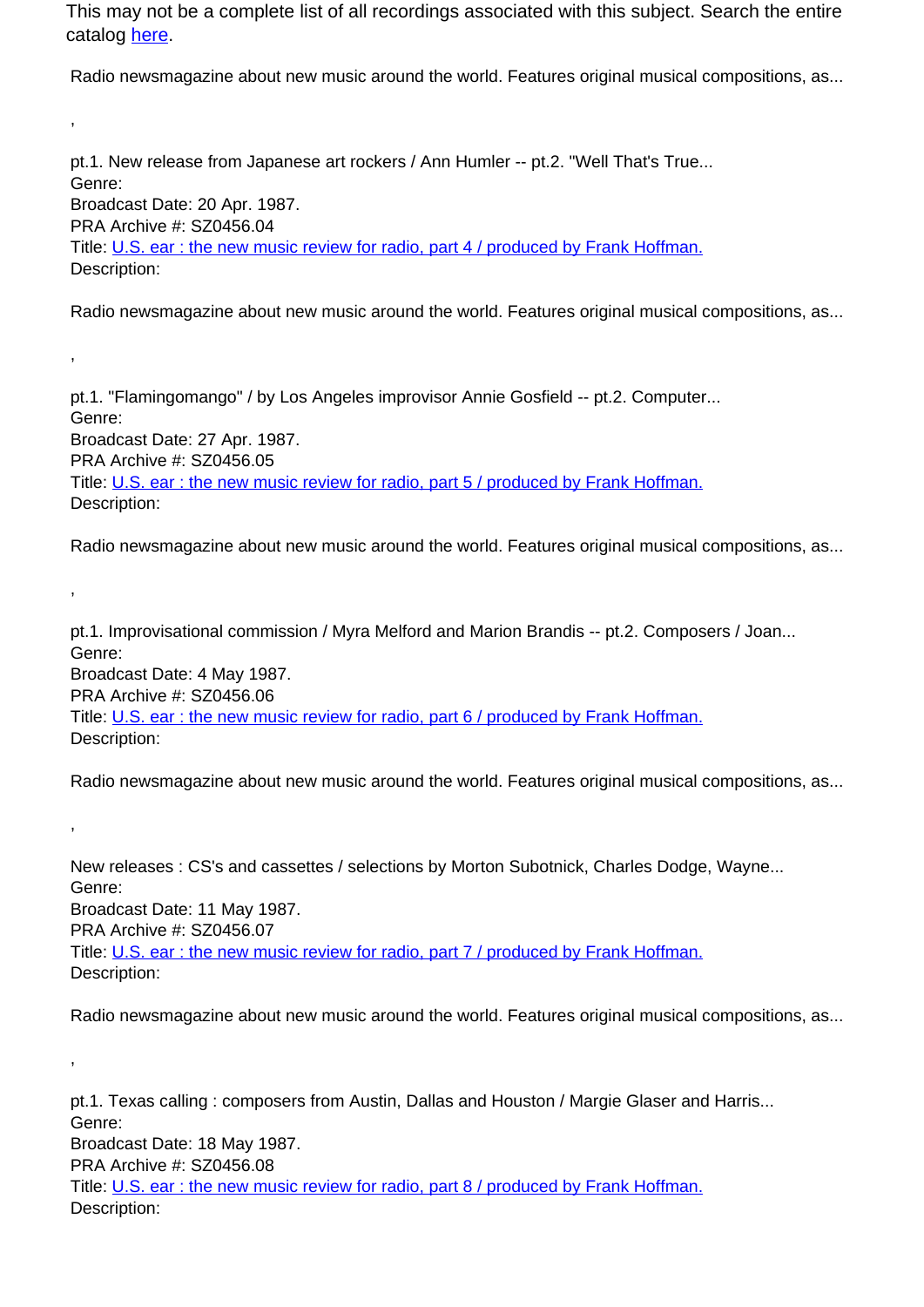Radio newsmagazine about new music around the world. Features original musical compositions, as...

pt.1. Music in my brain : computers which play music from brainwaves / Karl Signell -- pt.2. New... Genre: Broadcast Date: 25 May 1987. PRA Archive #: SZ0456.09 Title: U.S. ear : the new music review for radio, part 9 / produced by Frank Hoffman. Description:

,

,

,

,

Radio newsmagazine about new music around the world. Features original musical compositions, as...

pt.1. In phase, out of step / Elliott Sharp ; profiled by Peter Shuler -- pt.2. "Slip Rest... Genre: Broadcast Date: 1 June 1987. PRA Archive #: SZ0456.12 Title: U.S. ear : the new music review for radio, part 12 / produced by Frank Hoffman. Description:

Radio newsmagazine about new music around the world. Features original musical compositions, as...

pt.1. Crosstalk -- pt.2. The Production and distribution of music and radio theater in Europe... Genre: Broadcast Date: 22 June 1987. PRA Archive #: SZ0456.13 Title: U.S. ear : the new music review for radio, part 13 / produced by Frank Hoffman. Description:

Radio newsmagazine about new music around the world. Features original musical compositions, as...

pt.1. Widribbons and bows. Making environmental sound installations / Leif Brush -- pt.2. New... Genre: Broadcast Date: 22 June 1987. PRA Archive #: SZ0473.03 Title: Robert Ashley : automatic writings / produced by John Diliberto and Kimberly Haas. Description:

Weekly radio documentary which explores the merging of music and technology. Ashley combines... Genre:

Broadcast Date: Satellite, Summer/Fall 1988. PRA Archive #: SZ0473.04 Title: Robert Fripp : Frippertronics / produced by John Diliberto and Kimberly Haas. Description:

Weekly radio documentary which explores the merging of music and technology. Fripp ranges from... Genre: Broadcast Date: Satellite, Summer/Fall 1988. PRA Archive #: SZ0473.05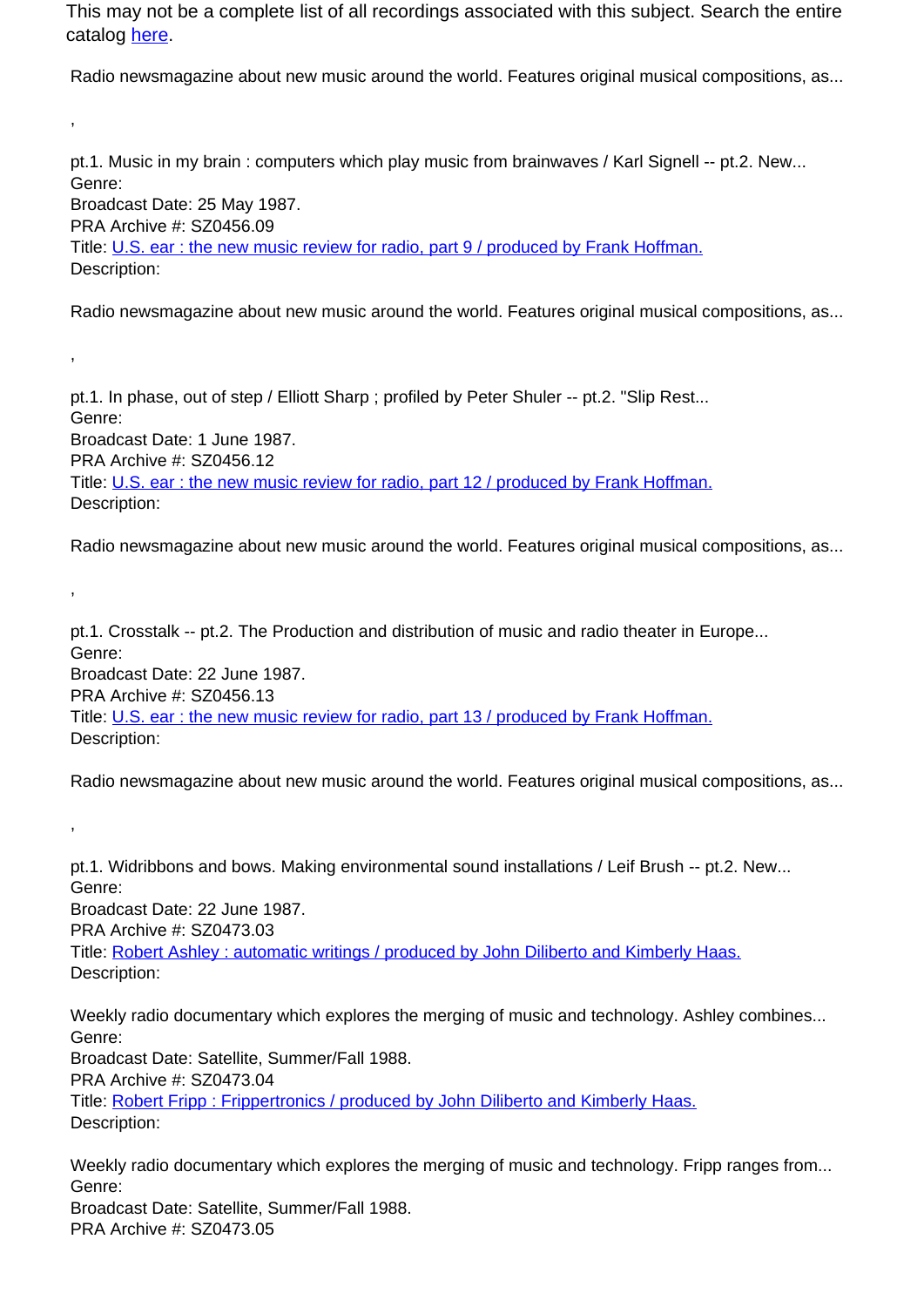Title: Robert Fripp : King Crimson / produced by John Diliberto and Kimberly Haas. Description:

Weekly radio documentary which explores the merging of music and technology. King Crimson fuses... Genre:

Broadcast Date: Satellite, Summer/Fall 1988. PRA Archive #: SZ0473.06 Title: Richard Burmer : digital tone poems / produced by John Diliberto and Kimberly Haas. Description:

Weekly radio documentary which explores the merging of music and technology. Synthesist Richard... Genre:

Broadcast Date: Satellite, Summer/Fall 1988.

PRA Archive #: SZ0473.07

Title: Klaus Schulze : pioneer of space / produced by John Diliberto and Kimberly Haas. Description:

Weekly radio documentary which explores the merging of music and technology. Legendary German... Genre:

Broadcast Date: Satellite, Summer/Fall 1988.

PRA Archive #: SZ0473.08

Title: David Bedford : new music in the old country / produced by John Diliberto and Kimberly Haas. Description:

Weekly radio documentary which explores the merging of music and technology. British composer... Genre:

Broadcast Date: Satellite, Summer/Fall 1988.

PRA Archive #: SZ0473.09

Title: John Abercrombie and Bill Frisell : digital jazz / produced by John Diliberto and Kimberly Haas. Description:

Weekly radio documentary which explores the merging of music and technology. Guitarists... Genre:

Broadcast Date: Satellite, Summer/Fall 1988.

PRA Archive #: SZ0473.11

Title: Barton and Priscilla McLean and Philip Perkins : environmental music / produced by John Diliberto and Kimberly Haas.

Description:

Weekly radio documentary which explores the merging of music and technology. The McLeans, a... Genre:

Broadcast Date: Satellite, Summer/Fall 1988.

PRA Archive #: SZ0473.12

Title: Jane Siberry : no borders here / produced by John Diliberto and Kimberly Haas. Description:

Weekly radio documentary which explores the merging of music and technology. Siberry, formerly a... Genre: Broadcast Date: Satellite, Summer/Fall 1988. PRA Archive #: SZ0490.02 Title: Carl Weingarten and Peter Davison: sounds of the circle / produced by John Diliberto and Kimberly Haas. Description:

Weekly radio documentary which explores the merging of music and technology. Davison, one of the...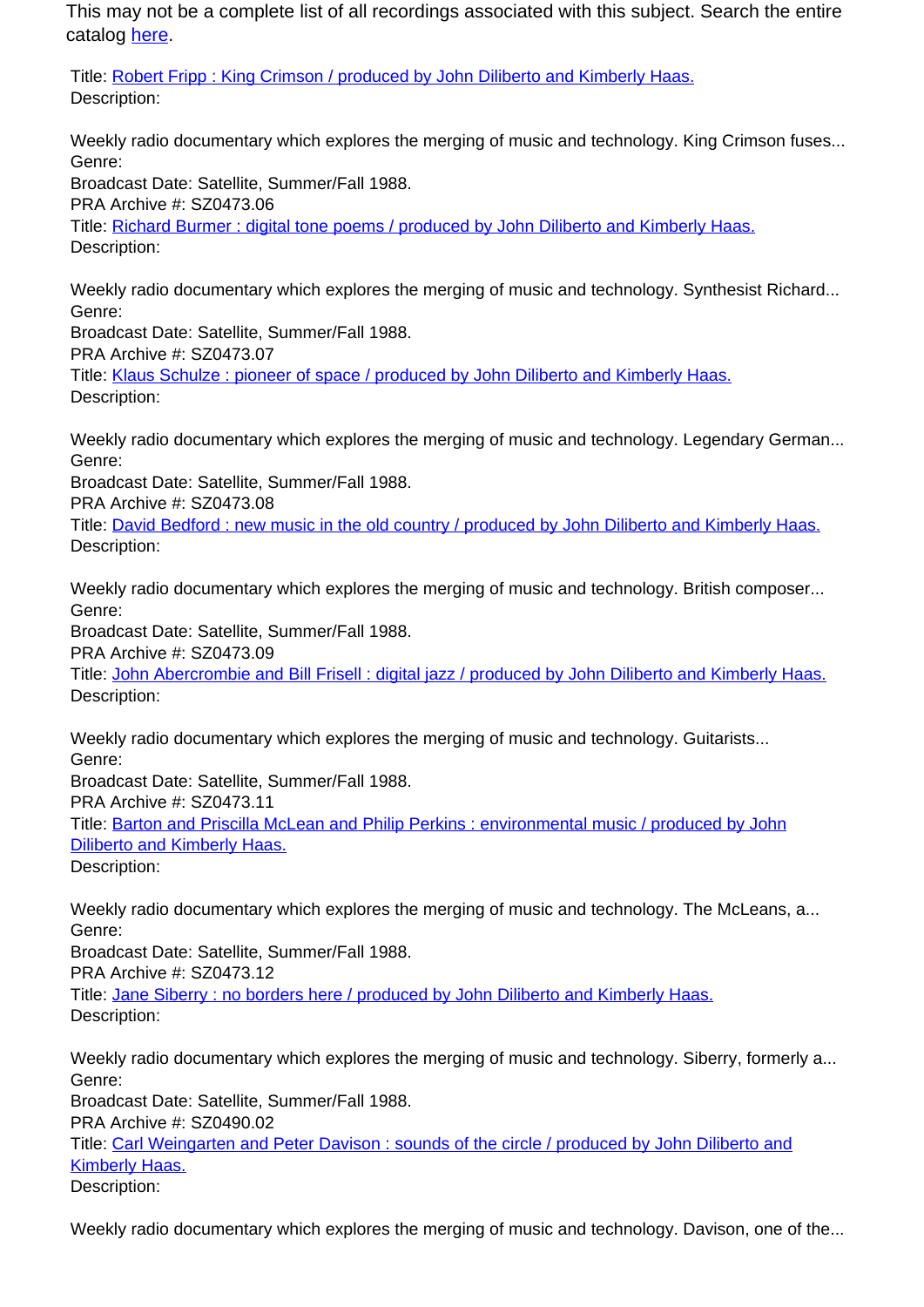Genre: Broadcast Date: Fall, 1989. PRA Archive #: SZ0490.08 Title: Michael William Gilbert and Laraaji: trans-world music / produced by John Diliberto and Kimberly Haas. Description:

Weekly radio documentary which explores the merging of music and technology. Gilbert has created... Genre: Broadcast Date: Fall, 1989. PRA Archive #: SZ0495.27 Title: Dream sequence : reptiles and wildfire / Helen Thorington and Gregory Whitehead. Description:

Ongoing weekly program which introduces the work of leading performance artists, playwrights,...

pt.1. Dream sequence : early composition for radio to make use of electronic processing / Helen... Genre: Broadcast Date: Satellite, 1989 PRA Archive #: SZ0496.01 Title: Birdsons of the mesozoic and Roger Miller : minimalist rock / produced by John Diliberto and Kimberly Haas. Description:

Weekly radio documentary which explores the merging of music and technology. They start at new... Genre: Broadcast Date: Summer, 1989.

PRA Archive #: SZ0496.02 Title: Exchange and Patrick O'Hearn : rock & roll refuges in the new age / produced by John Diliberto and Kimberly Haas. Description:

Weekly radio documentary which explores the merging of music and technology. O'Hearn,... Genre: Broadcast Date: Summer, 1989. PRA Archive #: SZ0496.07 Title: Bill Nelson and Phil Mansanera : mystic landscapes / produced by John Diliberto and Kimberly Haas.

Description:

,

Weekly radio documentary which explores the merging of music and technology. Bill Nelson and... Genre: Broadcast Date: Summer, 1989.

PRA Archive #: SZ0496.08

Title: Tangerine Dream and Garry Hughes : space music / produced by John Diliberto and Kimberly Haas.

Description:

Weekly radio documentary which explores the merging of music and technology. Paul Haslinger and... Genre: Broadcast Date: Summer, 1989. PRA Archive #: SZ0496.10 Title: Dave Stewart and Barbara Gaskin and the Art of Noise : techno-twists and prosaic pop / produced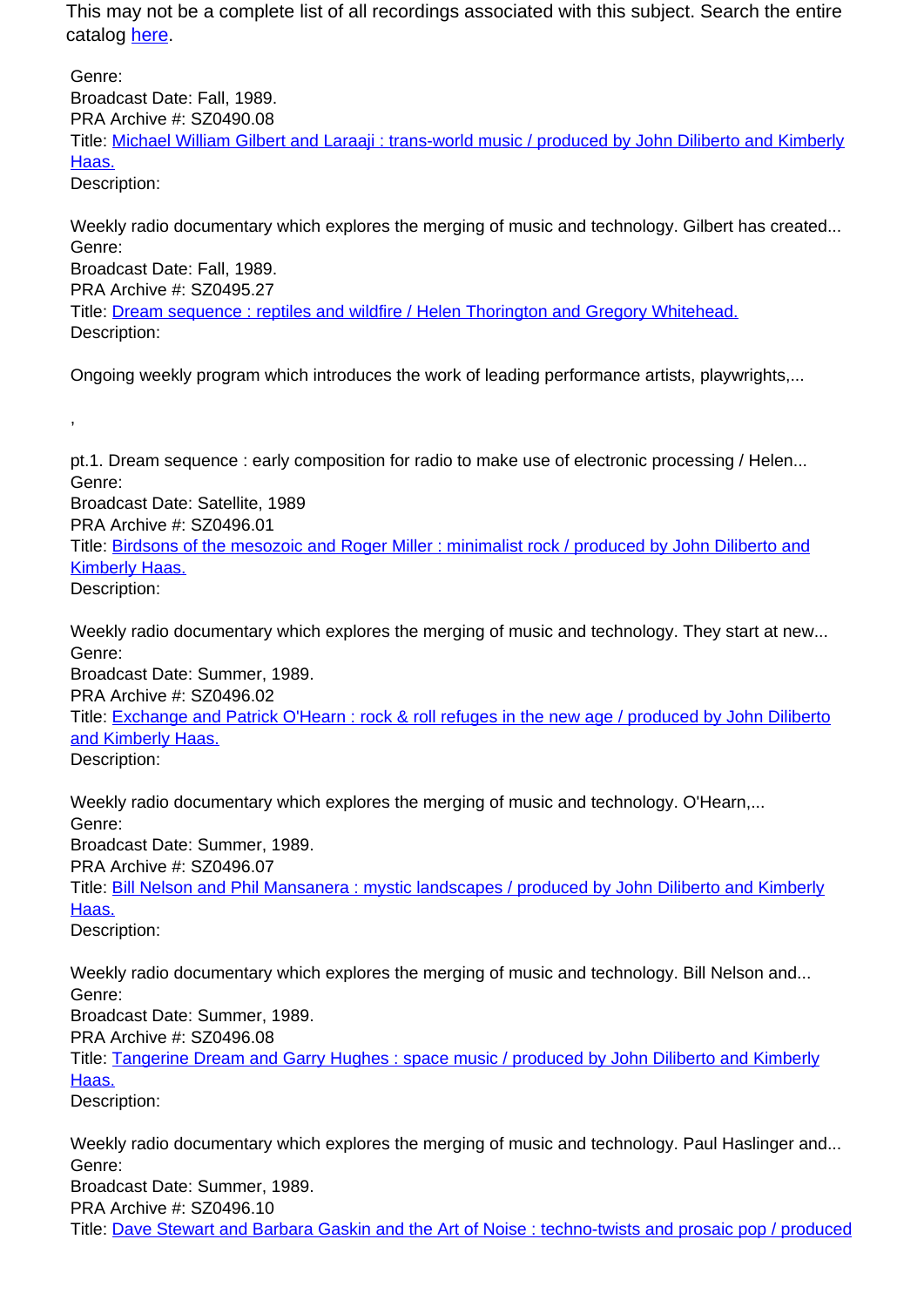by John Diliberto and Kimberly Haas. Description:

Weekly radio documentary which explores the merging of music and technology. Dave Stewart used... Genre: Broadcast Date: Summer, 1989.

PRA Archive #: SZ0496.13 Title: Claire Hamil and Enya : a choir of one / produced by John Diliberto and Kimberly Haas. Description:

Weekly radio documentary which explores the merging of music and technology. Two singers who... Genre: Broadcast Date: Summer, 1989. PRA Archive #: BC1196 Title: It goes without saying that.../ Michael Lobel. Description:

Tape of experimental music and poetry. Genre: Broadcast Date: WBAI, 1967. PRA Archive #: BC1812 Title: Carlos Hagen presents : Frank Zappa. Description:

,

,

Examination of Zappa's early explorations of electronic avant-garde music with examples.... Genre: Broadcast Date: KPFK, 8 Jan. 1974. PRA Archive #: SZ0456.01 Title: U.S. ear : the new music review for radio, part 1 / produced by Frank Hoffman. Description:

Radio newsmagazine about new music around the world. Features original musical compositions, as...

pt.1. Station to station -- pt.2. Previews of some of the material to be heard in the series --... Genre: Broadcast Date: 6 Apr. 1987. PRA Archive #: SZ0456.10 Title: U.S. ear : the new music review for radio, part 10 / produced by Frank Hoffman. Description:

Radio newsmagazine about new music around the world. Features original musical compositions, as...

Listeners choice : unedited, spontaneous response of a special guest to new and old music. Genre: Broadcast Date: 8 June 1987. PRA Archive #: SZ0495.01 Title: Shoot the moving things / by Rinde Eckert. Description:

Ongoing weekly program which introduces the work of leading performance artists, playwrights,...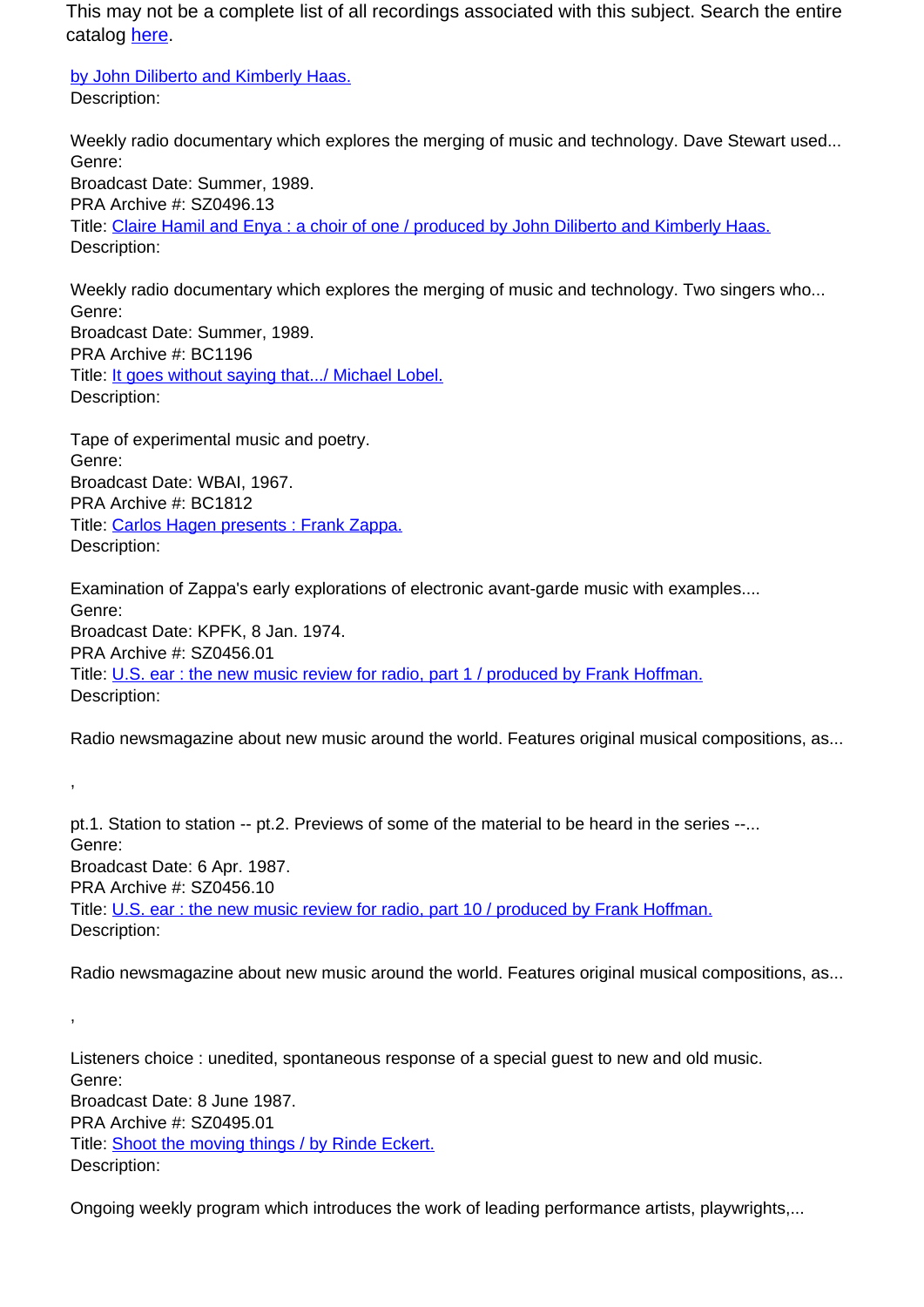Performance artist Eckert performs a story about an early morning hunting trip. Eckert tells the... Genre: Broadcast Date: Satellite, 1989 PRA Archive #: SZ0495.10 Title: Politics as usual / composed by Charles Amirkhanian. Description:

Ongoing weekly program which introduces the work of leading performance artists, playwrights,...

Composer Amirkhanian's latest audio explorations which incorporates both abstract and... Genre: Broadcast Date: Satellite, 1989 PRA Archive #: BC0709.09 Title: Mother Mallard's portable masterpiece company (Episode 9 of 33) Description:

Mother Mallard's Portable Masterpiece Company performs live at WBAI's Free Music Store on...

... Genre: Broadcast Date: WBAI, 22 Jan. 1972. PRA Archive #: BC0709.23A Title: The New York music company (Episode 23 of 33, Part 1 of 2) Description:

Performance of 20th century vocal, electronic and chamber music at WBAI's Free Music Store on...

Genre: Broadcast Date: WBAI, 14 Apr. 1972. PRA Archive #: BC0709.23B Title: The New York music company (Episode 23 of 33, Part 2 of 2) Description:

Performance of 20th century vocal, electronic and chamber music at WBAI's Free Music Store on...

... Genre: Broadcast Date: WBAI, 14 Apr. 1972. PRA Archive #: IZ1370 Title: Music of Eliane Radigue Description:

,

,

,

,

...

,

This program was originally "Music of Eliane Radigue and Philip Glass," however the... Genre: American Women -- Music and musicians